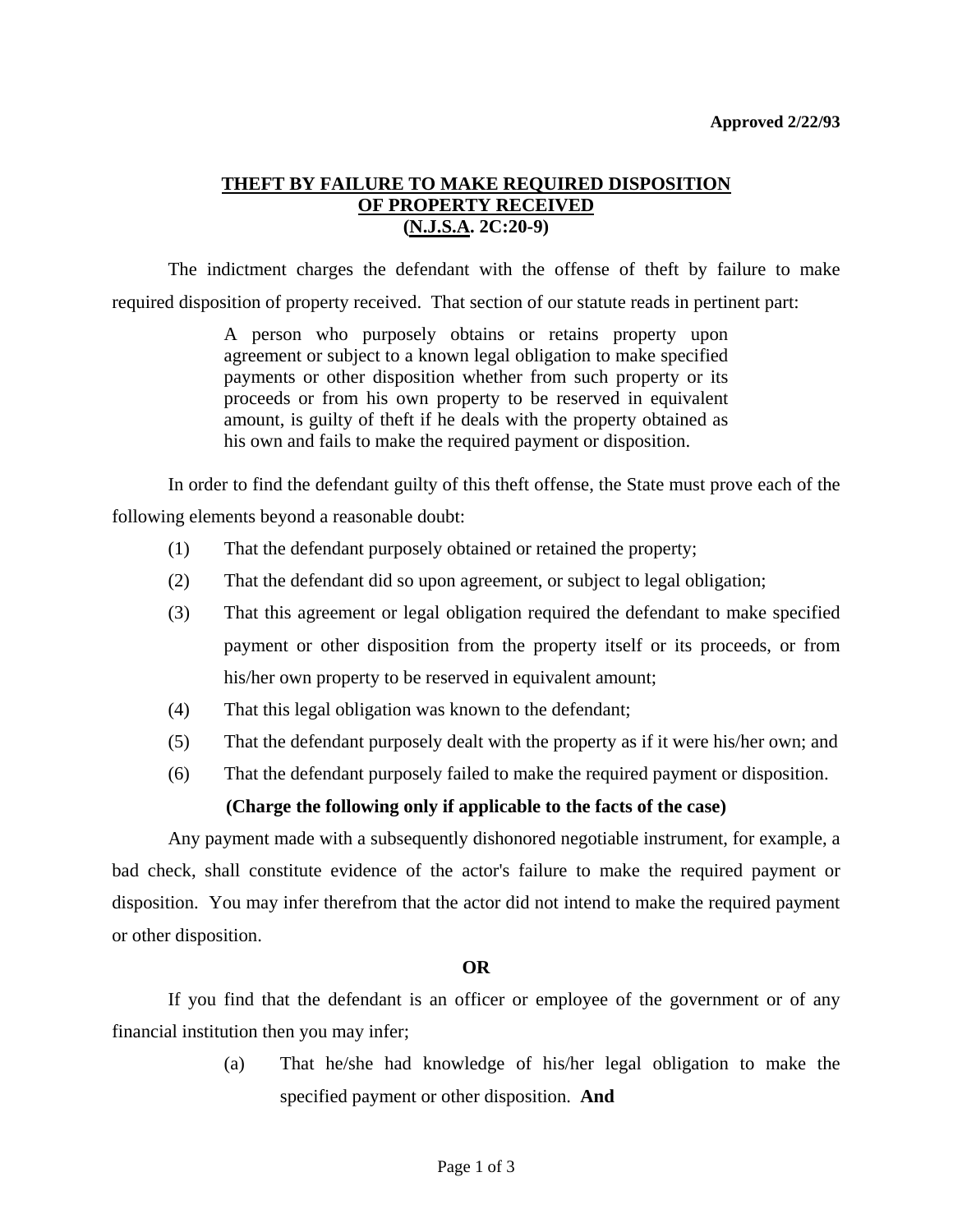(b) If you find that he/she failed to pay or account upon lawful demand or if an audit revealed a shortage or falsification of accounts then you may infer that he/she dealt with the property as his/her own.

 However, you are never required or compelled to draw an inference. It is your exclusive province to determine whether the facts and circumstances shown by the evidence support any inferences and you are always free to accept or reject them if you wish.

## **CONTINUE WITH THE CHARGE**

 With respect to some of the words used in defining the elements, I instruct you as follows:

 The word "obtain" means to bring about a transfer or purported transfer of a legal interest in the property, either to the defendant himself/herself or another person.

 A person acts purposely with respect to the nature of his/her conduct or a result thereof if it is his/her conscious object to engage in conduct of that nature or to cause such a result. A person acts purposely with respect to attendant circumstances if the person is aware of the existence of such circumstances or believes or hopes that they exist. "With purpose", "Designed", "With Design", or equivalent terms have the same meaning.

 A person acts knowingly with respect to the nature of his/her conduct or the attendant circumstances if he/she is aware that his/her conduct is of that nature, or that such circumstances exist, or he/she is aware of a high probability of their existence. A person acts knowingly with respect to a result of his/her conduct if he/she is aware that it is practically certain that his/her conduct will cause such a result, "knowing", "With knowledge" or equivalent terms have the same meaning.

 The word "Property" is defined as anything of value including tangible or intangible personal property.

 I further instruct you that the foregoing applies even though it may be impossible to identify particular property as belonging to the victim at the time the defendant allegedly failed to make the required payment or disposition because the victim's property may have been mixed with or joined with other property.